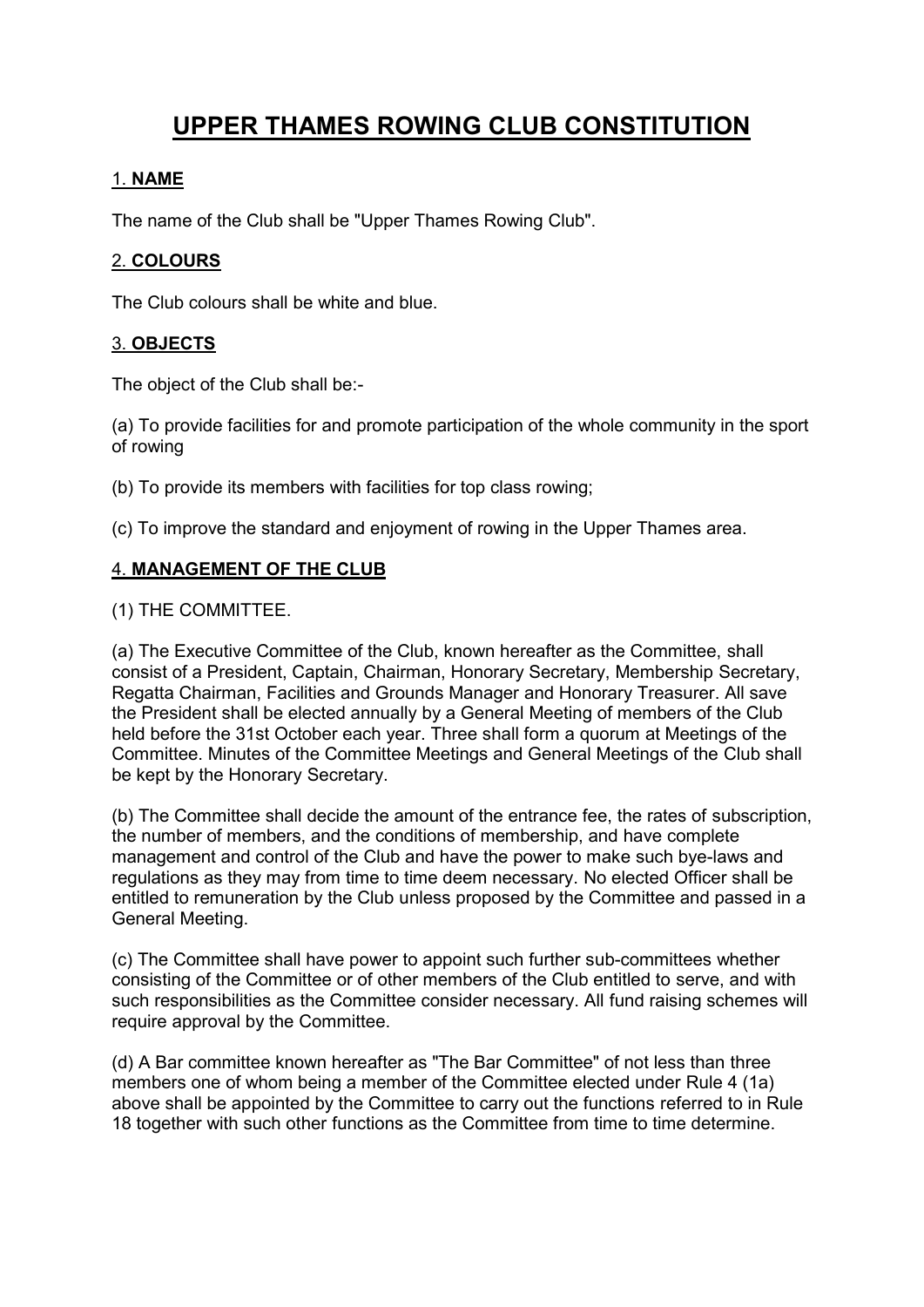(e) The Committee shall have power to borrow money on behalf of the Club, and to mortgage or charge its property and assets or any part thereof subject to the approval of the trustees and provided that the total amounts of such monies shall not exceed such amount as shall have been approved by the Club in general meeting. Financial or legal liability incurred in the rightful exercise of their office shall not, however, be the personal liability of the Committee, but shall be the responsibility of the Club as a whole.

(2) DUTIES OF THE COMMITTEE.

(a). The Co-Founder of the Club was Diane Sutherland who is and remains as President until death, resignation or incapacity where after any new President will be proposed by the Committee and elected by the Club in General Meeting.

(b) The President and in her absence The Chairman will preside at all General Meetings of the club and at all meetings of the Club in accordance with its general policy as expressed by the majority of its members. The Chairman shall represent or arrange for the representation of the Club at British Rowing regional level and at meetings of other organisations. The Chairman shall ex officio be a member of any other committee of the Club.

(c) The Captain will be responsible for training, coaching and representation of the Club in competitions.

(d) The Secretary will be responsible for the organisation of meetings of the Committee and of the Club, and the recording of minutes relating to such meetings and all correspondence relating to the general business of the Club.

(e) The Treasurer will be responsible for the collection and disbursement of all monies belonging to the Club and will keep proper accounting records of all such transactions. He or she will present to the members at the AGM a balance sheet and Income and Expenditure account showing the Club's financial position and the results of its transactions for the year. The transactions of the Club will be conducted through a bank account and will require the signatures of such numbers of members of the Committee as the Committee shall deem appropriate.

## 5. **GENERAL MEETINGS**

(a) The Committee shall be entitled to summon an (Extraordinary) General Meeting at any time on fourteen days' notice, which notice shall be deemed to have been given if it is posted on the Club notice board at least fourteen days prior to the meeting.

(b) There shall be at least one general meeting of the Club held at least once in every year and known as "The Annual General Meeting" and fifteen months must not elapse without such an "Annual General Meeting".

(c) One fifth of the total membership or 10% of the voting members (whichever number shall be less) or a Trustee shall be entitled to require the Club Secretary to summon a General Meeting by giving fourteen days' notice of such a Meeting within fourteen days of receiving the requisition such notice to be given as in 5(a) above and in writing to all members of the Committee.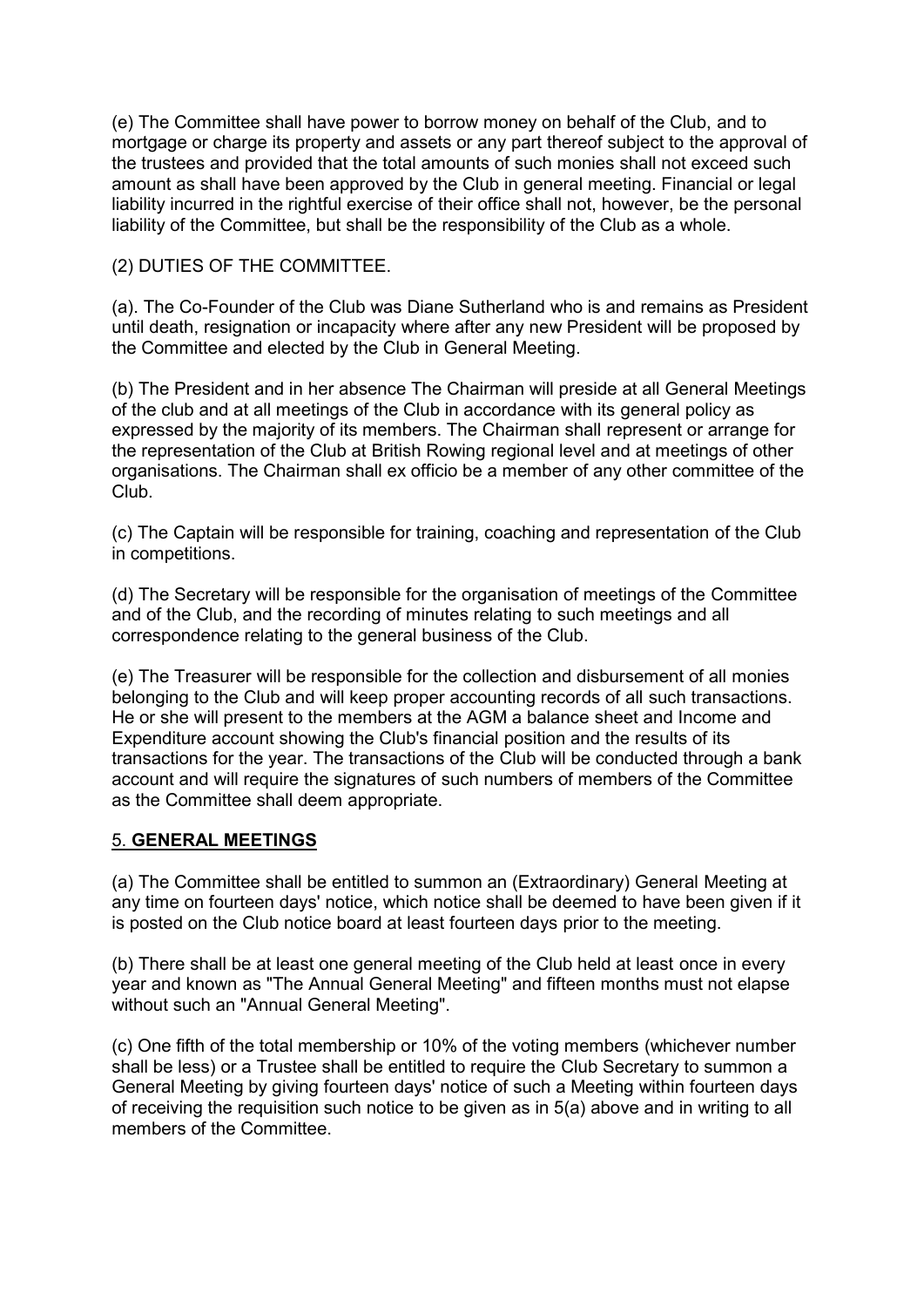(d) At any General Meeting of the Club the President and, in her absence, the Chairman, shall act as Chairman. In the absence of both, a Chairman shall be elected by a majority vote of those members present and voting. Fifteen members shall form a quorum at a General Meeting and any resolution put to the vote of the Meeting shall be decided by a show of hands, of those entitled to vote, except when more than one nomination has been received for a position on the committee, in which case voting shall be by secret ballot.

(e) i) Only full members may vote at all meetings.

ii) For the avoidance of doubt and subject to i) above and for voting purposes only full members of the age of 18 or above may vote at all meetings and Full Members includes Life members.

(f) i) A SPECIAL GENERAL MEETING may be called at any time by no less than 75% of all the paid up full members of the Club, or at least two of the Trustees, who shall require the Club Secretary to summon such a Special General Meeting by giving not less than twenty one days' notice of such a Meeting and within14 days of receiving the requisition such notice to be given as in 5(a) above in writing to all members of the Committee.

ii) At any Special General Meeting of the Club the President and in her absence the Chairman, shall act as Chairman, and in the absence of both a Chairman shall be elected by a majority of those present and voting. A quorum shall only be formed at such a meeting by at least 65% of the paid up full members of the Club either present or by written signed proxy (which may be by fax but may not be by email). Any resolution put to the vote of the Meeting shall be decided by a show of hands. No resolution shall be carried unless by a majority of at least 75% of the total paid up Full membership of the Club either present or by written signed proxy (which may be by fax but may not be by email). Such resolution shall be deemed a Special Resolution of the Club.

iii) Before any such resolution can be put to the meeting, 21 days notice of such resolution must be given in writing or by fax or email to all Full members of the club.

## 6. **TRUSTEES**

There shall be not less than four Trustees of the Club one of whom shall be the President*.* Each Trustee shall remain in office until death, resignation, bankruptcy or incapacity. Any vacancy occurring in the Trustees may, and whenever the Trustees are reduced to less than two shall, be forthwith filled. All real estate and any leaseholds for the time being belonging to the Club shall be vested in, and all stocks, shares and securities for money for the time being belonging to the Club, shall be transferred into and taken in the names of the Trustees and held by them in trust for the Club which trust shall be evidenced by a properly prepared and attested trust deed approved by the Committee and by the club in General Meeting.

The Trustees shall be indemnified against loss and expense out of the property and assets of the Club without prejudice to any rights they may have against the members.

Trustees shall be Full Members of the Club and entitled to vote at all Club meetings on all Club matters, and the amount of their membership fee be at the absolute discretion of the Committee.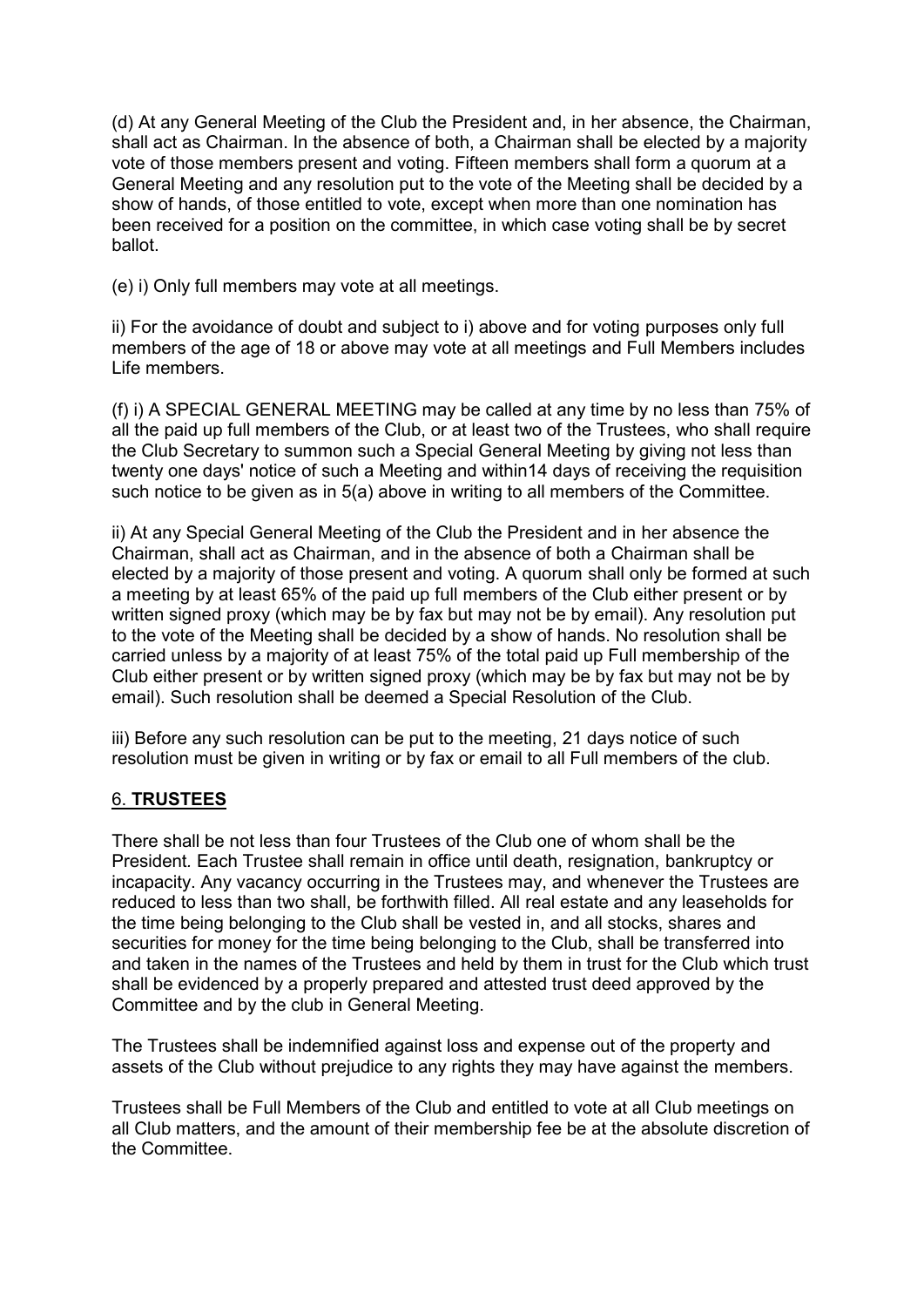## 7. **ELECTION OF TRUSTEES.**

As from the date of the amendment of this constitution which brings into effect this clause, any new trustees shall be recommended by the existing Trustees approved by the Committee and appointed by the Club in General Meeting. The existing Trustees of the Club are:

John Anthony Hawthorne West Michael Green Justin Sutherland Paul Stuart-Bennett Diane Sutherland

#### 8. **ELECTION OF MEMBERS**

(a) Membership of the Club shall be open to anyone interested in rowing on application regardless of sex, age, disability ethnicity, nationality, sexual orientation, religion or other beliefs. However limitation of membership according to available facilities or safety considerations is allowable on a non-discriminatory basis.

(b) Candidates for election to membership shall make written application to the Secretary of the Club on the form provided. The power of election shall rest with the Committee. The Committee may refuse membership or remove a member, only for good cause, such as conduct or character likely to bring the Club or sport into disrepute. Appeal against refusal or removal may be made to the club as detailed in paragraph 10c.

(c) A person who has been expelled from, or refused membership of, British Rowing, shall not be eligible for membership.

#### 9. **MEMBERS**

There shall be the following categories of members:-

- (a) Full Members.
- (b) Junior members.
- (c) Life members.
- (d) Associate members.
- (e) Honorary Members.
- (f) Temporary Members.

#### (a) FULL MEMBERS

Full Membership shall be restricted to past or present oarsmen and Full Members shall be *18* years of age or over. They shall be entitled to wear the Club colours, to use the Club's boats, oars and sculls under such conditions and bye-laws as may be fixed from time to time by the Committee, to represent the Club at Regattas wearing the Club colours and no others and to vote at all Club meetings on all Club matters.

(b) JUNIOR MEMBERS.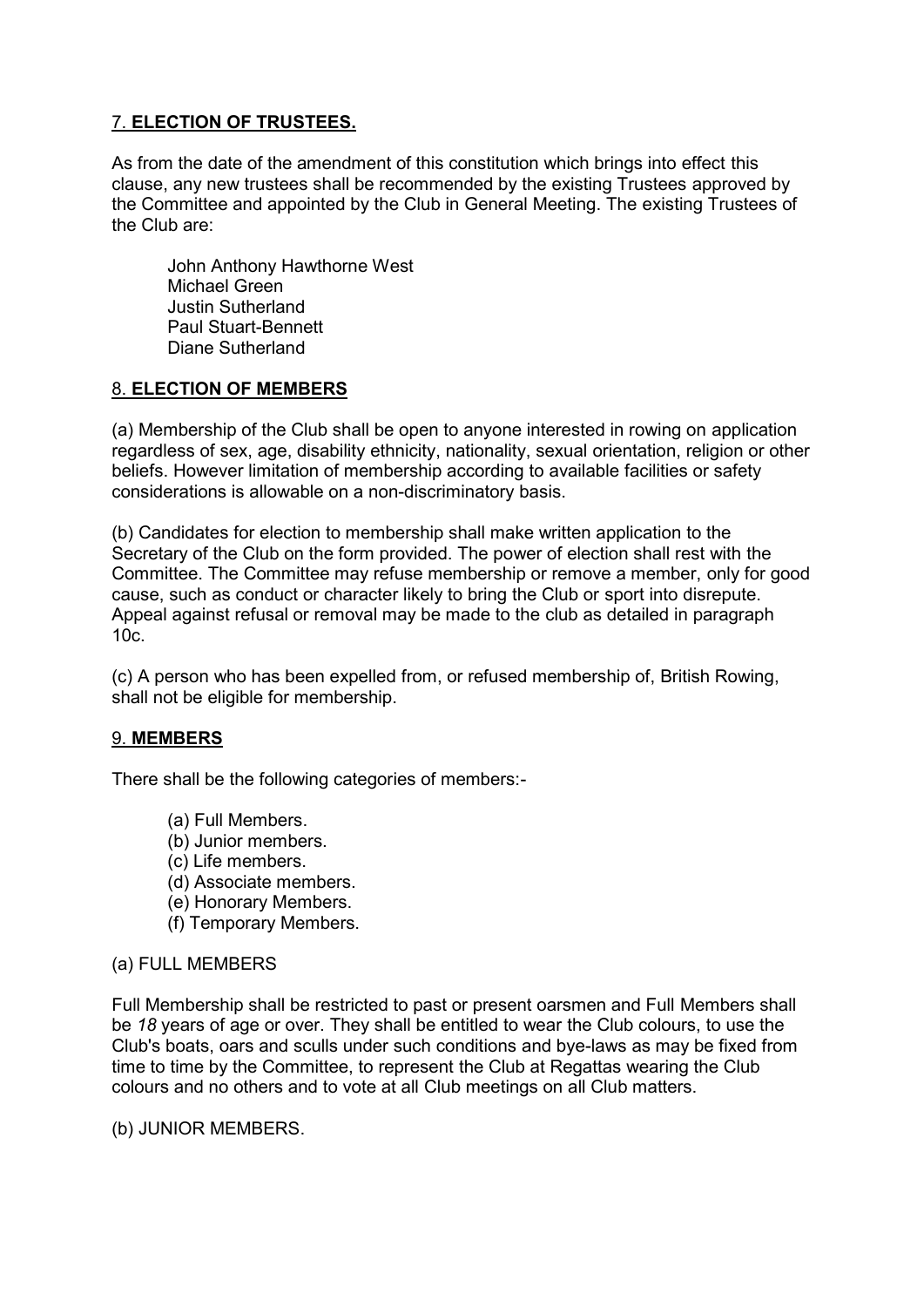Junior members shall be rowing members restricted to those members who are under the age of 18 years at the time of the confirmation of their application or re-application.

#### (c) LIFE MEMBERS.

Life members shall be by invitation of the committee only and shall be Full Members for life. Their subscription shall be determined by the Committee alone and in part by reference to the age of the member.

#### (d) ASSOCIATE MEMBERS

Associate Membership shall be restricted to those members who do not qualify for full membership and such Members shall be entitled to wear the Club tie or in the case of ladies a brooch or similar emblem; shall not be entitled to use the Club's boats, oars and sculls or to represent the Club at Regattas, and shall be entitled to vote at all Club meetings except on matters relating solely to rowing.

#### (e) HONORARY MEMBERS

If recommended by the Committee and supported by a confirmatory vote of two thirds of the Members present at the Annual General Meeting any person who has in the opinion of the Committee and of the Annual General Meeting given a specially distinguished service to the Club or to rowing in general may be invited to be an Honorary member without payment of any fee. Honorary Members shall be entitled to vote at all Club meetings.

#### (f) TEMPORARY MEMBERS

(i) Full, Associate and Honorary Members may introduce their friends as Temporary Members by entering their names and addresses in the Temporary Members Register or by giving a letter of introduction to the Secretary. Temporary Members shall not be admitted to any of the privileges of membership without an interval of at least two days between their becoming members and their admission. Temporary Members shall be subject to such other regulations and to the payment of such subscriptions as may from time to time be determined by the Committee, but no such person shall be introduced as a Temporary Member more than ten times in any one year unless that person is the child of or spouse of the Member. Temporary Members shall not be entitled to introduce friends nor to use the Club's boats, oars and sculls. No person who has been expelled from the Club, rejected for membership, or whose membership has been terminated under Rule 14, shall be eligible for introduction as a Temporary Member.

(ii) Members introducing their friends as Temporary Members are responsible for any expense incurred by them with the Club.

(iii) Temporary Members shall not be entitled to vote at Club meetings.

#### 10. **REMOVAL FROM MEMBERSHIP**

(a) All subscriptions shall be due on 1st September of every year and any member who fails to pay his subscription by 31st October shall have his name posted on the notice board of the Club forthwith. Any so posted member who has failed to pay his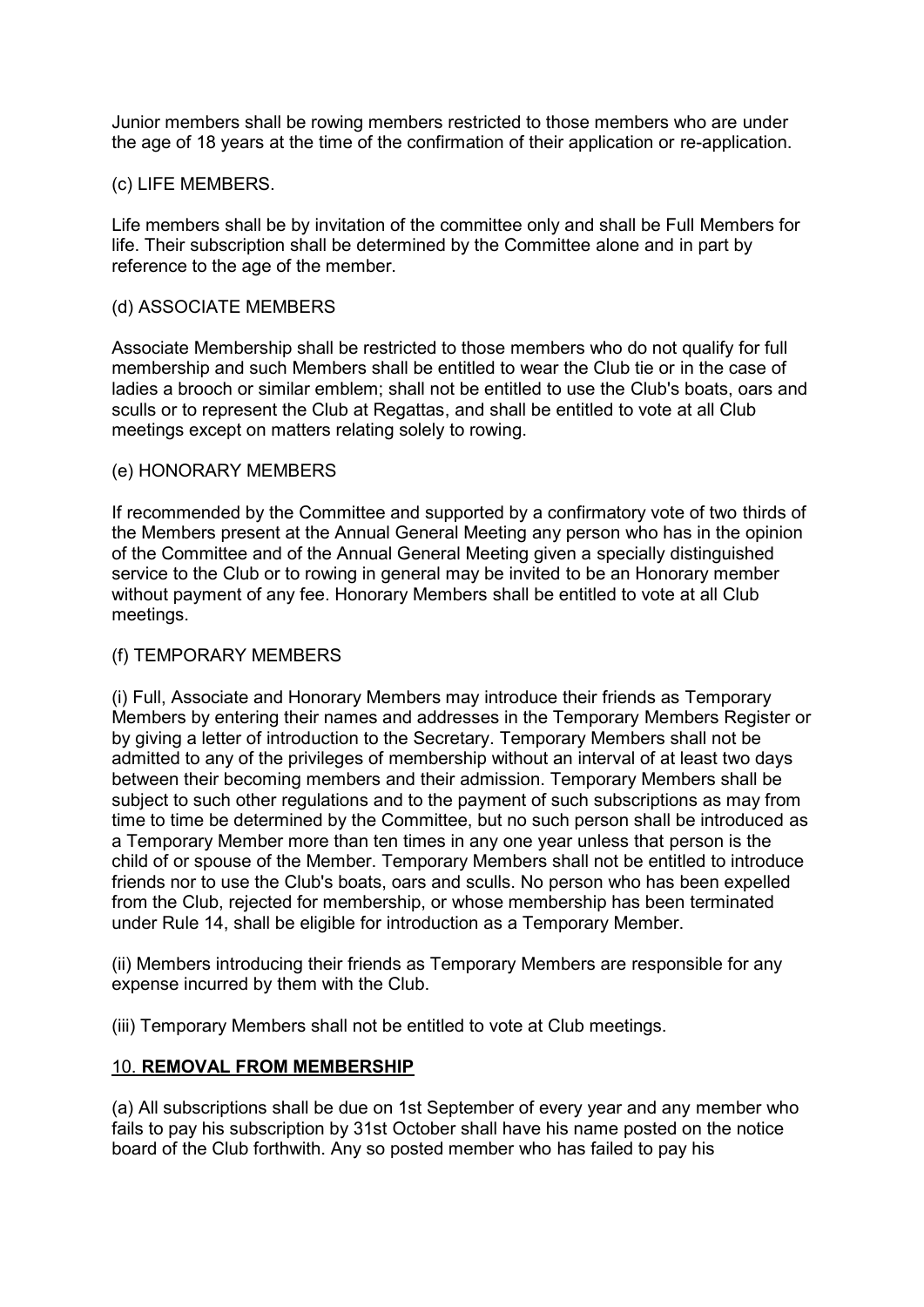subscription by 30th November following shall automatically cease to be a member and have his name removed from the list of members.

(b) Any member violating any of the rules or regulations of the club or being adjudged guilty of unsatisfactory conduct may, by resolution of the committee, be suspended or expelled. The Committee shall give reasons for such expulsion. No member being so expelled shall have any claim or remedy against the Club or Committee save as below(c).

(c) Any member so suspended, or expelled, or refused membership, may appeal to an independent Hearings Panel. If such an appeal is approved by at least two of the trustees of whom one may be the President of the Club, the President shall then select the panel from the membership of the Club and/ or from other Clubs in the region. The panel will hear and receive evidence, reach a conclusion, affirm or reject the sanctions imposed as appropriate. The panel should, though not must, have a legally qualified chairman who may be a member of the Club.

Any Hearings Panel must give a fair and independent hearing to the appellant within an appropriate timescale. Hearings must not contravene the Human Rights Act 1998 or any other policies of the Club and British Rowing.

## 11. **RESTRICTIONS ON AND FURTHER CATEGORIES OFMEMBERSHIP.**

(a) Any member of any category shall within one month of his/her election pay the subscription and where appropriate the racking fee and he/she shall not be entitled to enjoy the privileges of membership until such payment has been made. If his/her membership subscription has not been paid within one month he/she shall ipso facto cease to be a member.

(b) Any further categories of membership including their privileges and restrictions; the level of subscription; and the qualification for membership can be created by the committee as it shall in its absolute discretion deem appropriate from time to time but which said category of member shall not take effect until approved of by the Club in General Meeting.

(c) For the avoidance of doubt as categories of membership other than Full Member permit the member to pay a reduced or considerably reduced membership fee the committee's decision on whether a member shall enjoy the privileges of such a category shall be final.

(d) Any person who has been expelled from, or refused membership of, British Rowing, shall not be eligible for membership.

#### 12. **LAPSE OF MEMBERSHIP**

A member ceasing to belong to the Club either by resignation or otherwise shall not be entitled to have any part of his/her annual subscription or other fees returned.

## 13. **COMPLAINTS**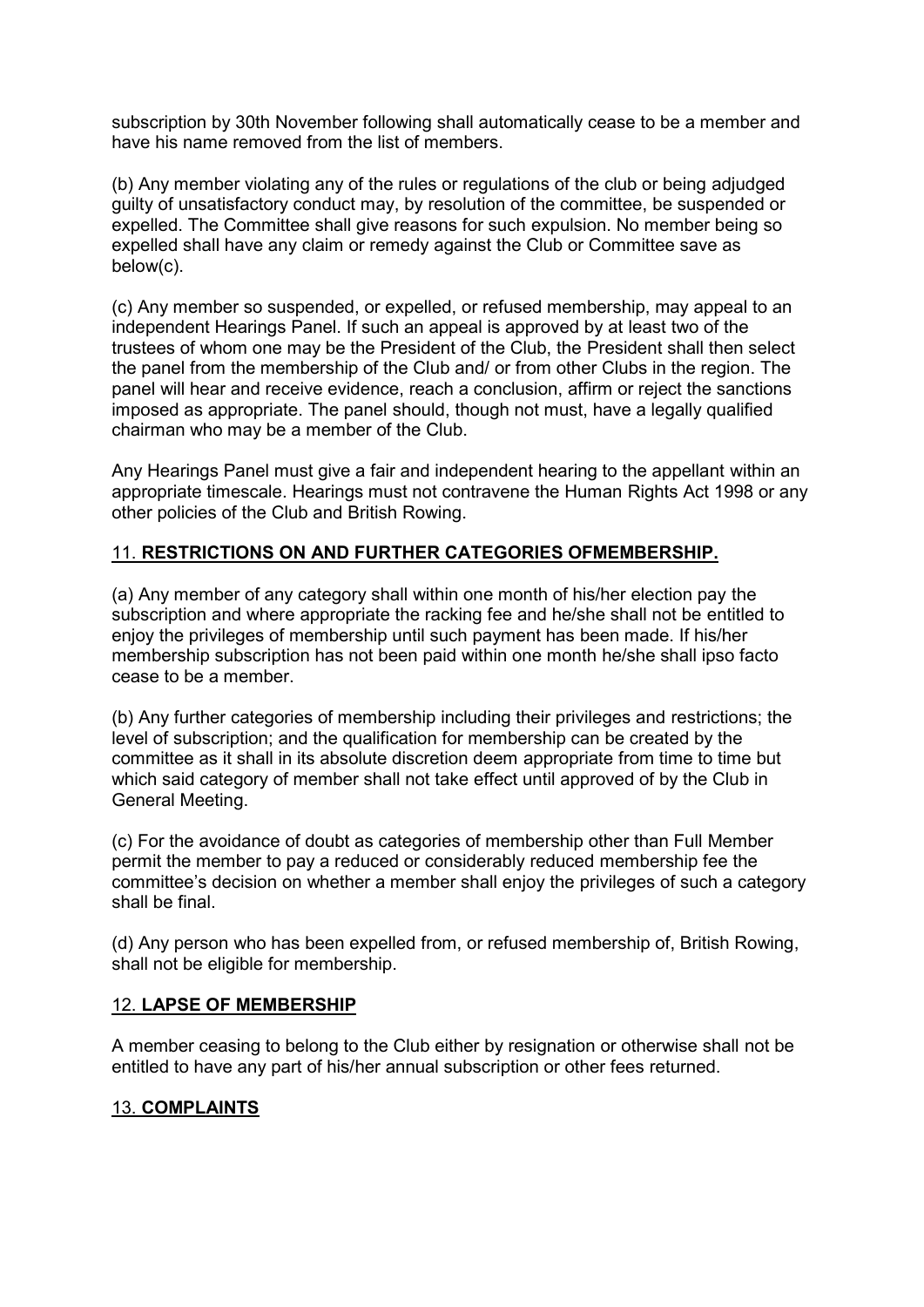All complaints shall be made either personally or by letter to the Secretary. The conduct of a servant shall, in no instance, be made a matter of personal reprimand by any member.

## 14. **DAMAGE TO PROPERTY**

No member shall take away from the Clubhouse any boat, blade or other rowing equipment, fitness equipment, periodical, pamphlet, book or other article belonging to the Club, and any member damaging the property of the Club may at the discretion of the Committee be called upon to make good such damage.

## 15. **ADDRESSES**

Every member shall communicate any change of address to the Secretary and all notices sent to such address shall be considered as duly delivered.

#### 16. **LOST ARTICLES**

The Committee will not be responsible for the loss of or the damage to, any article brought by members or visitors into the Club.

## 17. **ACCOUNTS**

The Club is a non-profit making organisation. All surplus income or profits are reinvested in the club. No surpluses or assets will be distributed to members or third parties.

All fees and subscriptions due to the Club shall be paid to the Membership Secretary or his appointed deputy. The Honorary Treasurer shall keep accounts of the Club and shall expend on behalf of the Club such sums as the Committee may from time to time authorise. At each Annual General Meeting an auditor or auditors shall be elected; they shall examine the accounts for the year and report thereon. A statement of accounts duly audited shall be presented at the Annual General Meeting. The Auditor shall not by virtue of his/her appointment be a member of the Committee though this restriction shall not prevent the Committee co-opting the Auditor onto the Committee for such period of time as it thinks appropriate which shall not exceed the remaining part of the club's financial year.

#### 18. **SUPPLY OF LIQUOR**

(a) The purchase for the Club and the supply by the Club of intoxicating liquor shall be in the absolute discretion of the Bar Committee.

(b) The Bar Committee shall ensure that at all times the appropriate legislation and regulations as to Club Premises selling intoxicating liquor are observed including as to the hours of such sale on the premises and such licences as are necessary are obtained from the Licensing Justices or Local Authority or from such body as appropriate as such legislation requires.

(c) A list of the names and addresses of all members of the Club shall be kept on the premises and available to be produced on demand for inspection by a constable in uniform.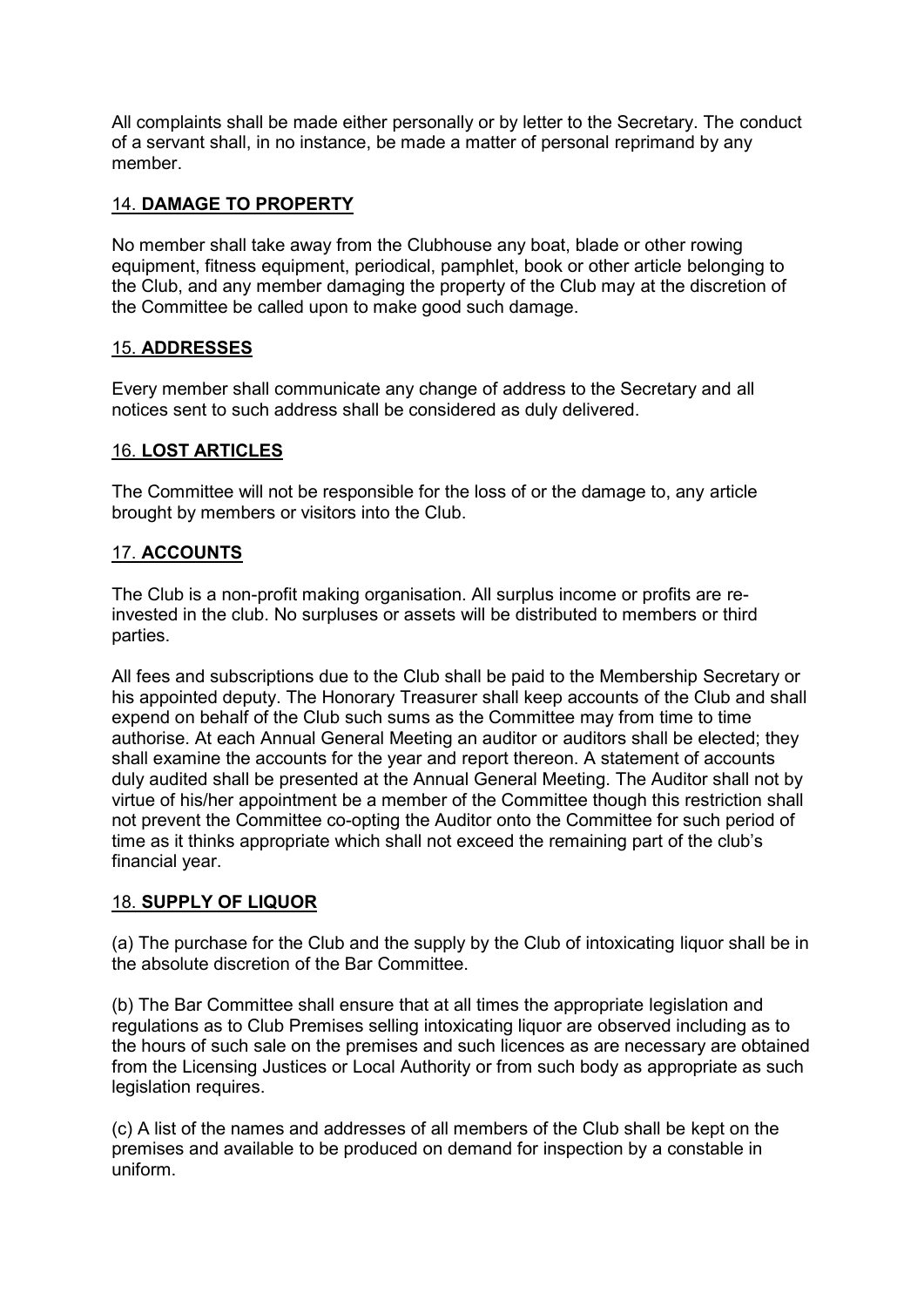(d) No person under the age of eighteen years shall be served with intoxicating liquor of any kind.

(e) No person may purchase intoxicating liquor for consumption by a person under the age of eighteen years.

## 19. **TERMINATION.**

The Club shall not cease to exist except by a SPECIAL RESOLUTION of a Special General Meeting convened for the purpose. In such an event, (following the wishes of the Founder Peter Berkeley Douglas Sutherland on the creation of the Club) any surplus assets shall be handed over to a registered CASC(s), charity(ies) or sports governing body(ies) for use in community related sports as agreed by the meeting which formerly causes the Club to cease to exist.

#### 20. **SAFETY.**

The Committee shall appoint a member or suitably qualified person to act as Safety Adviser whose duties will include the need to understand the requirements of the ARA Code of Practice for Water Safety and advise on their prominent display, observation and implementation at all times. In the circumstances he shall formulate for the approval of the Committee such further rules as to safety as he shall deem appropriate to local conditions and otherwise which rules will also be displayed in a prominent place in the Club premises.

#### 21 **EQUAL OPPORTUNITIES POLICY.**

The Club will ensure that the talents and resources of all members are utilised to the full and that no member receives less favourable treatment on the grounds of gender, disability, marital status, creed, social class ethnicity ,age or sexual orientation or is disadvantaged by conditions or requirements which cannot be shown to be relevant to performance.

#### 22. **CHILD PROTECTION PROCEEDURES.**

The club accepts the policy and procedures relating to Child Protection, as set out by the ARA, and requires all members to accept them as a condition of membership.

#### 23. **ALTERATION OF THE CONSTITUTION**

A) Save as in C below this Constitution shall not be altered, amended or rescinded except by a General Meeting of the Club.

B) A resolution to give effect to a change must be passed by at least 75% of the members present at the General Meeting, and voting on this behalf.

C) Any amendment of the Constitution as to termination of the Club, clause 19 above, shall only be by a Special Resolution of a Special General Meeting of the Club as set out in Clause 5(f) above.

## 24. **RULES AND INTERPRETATION**